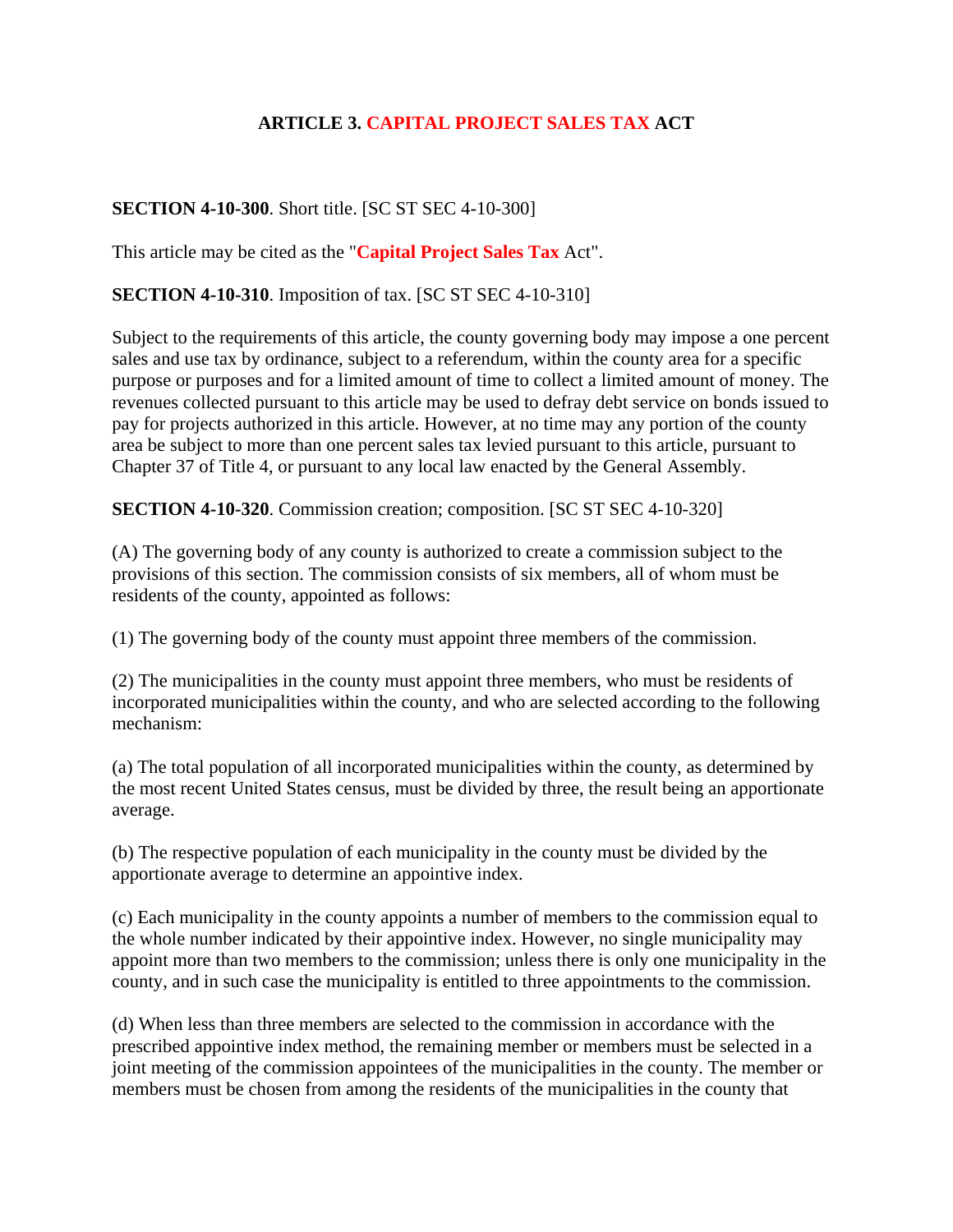before this time have not provided a representative for the commission.

(e) In the event no municipality is entitled to appoint a member to the commission pursuant to the formula in subitem (c) of this subsection, the municipality with the highest appointive index must be deemed to have an appointive index of one.

(B) When the governing body of any county creates a commission, it must be created in accordance with the procedures specified in subsection (A) and only upon the request of the governing body of the county. If within the thirty-day period following the adoption of a resolution to create the commission, one or more of the municipalities fails or refuses to appoint their proportionate number of members to the commission, the county governing body must appoint an additional number of members equal to the number that any such municipality is entitled to appoint. A vacancy on the commission must be filled in the manner of the original appointment.

(C) The commission created pursuant to this section must consider proposals for funding capital projects within the county area. The commission then formulates the referendum question that is to appear on the ballot pursuant to Section 4-10-330(D).

**SECTION 4-10-330**. Contents of ballot question; purpose for which proceeds of tax to be used. [SC ST SEC 4-10-330]

(A) The sales and use tax authorized by this article is imposed by an enacting ordinance of the county governing body containing the ballot question formulated by the commission pursuant to subsection 4-10-320(C), subject to referendum approval in the county. The ordinance must specify:

(1) the purpose for which the proceeds of the tax are to be used, which may include projects located within or without, or both within and without, the boundaries of the local governmental entities, including the county, municipalities, and special purpose districts located in the county area, and may include the following types of projects:

(a) highways, roads, streets, bridges, and public parking garages and related facilities;

(b) courthouses, administration buildings, civic centers, hospitals, emergency medical facilities, police stations, fire stations, jails, correctional facilities, detention facilities, libraries, coliseums, or any combination of these projects;

(c) cultural, recreational, or historic facilities, or any combination of these facilities;

- (d) water, sewer, or water and sewer projects;
- (e) flood control projects and storm water management facilities;
- (f) beach access and beach renourishment;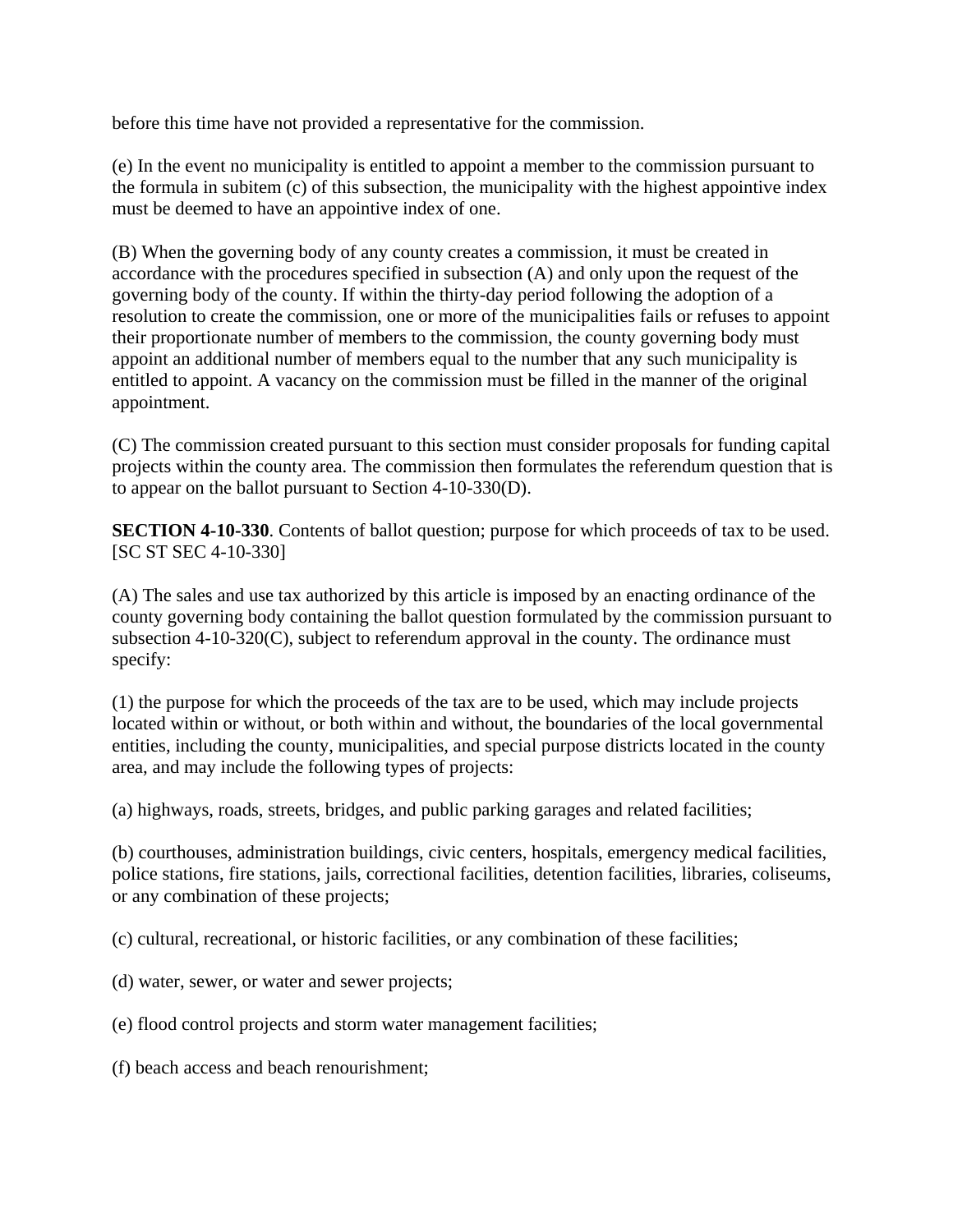(g) jointly operated projects of the county, a municipality, special purpose district, and school district, or any combination of those entities, for the projects delineated in subitems (a) through (f) of this item;

(h) any combination of the projects described in subitems (a) through (g) of this item;

(2) the maximum time, stated in terms of calendar or fiscal years or quarters, or a combination thereof, not to exceed seven years from the date of imposition, for which the tax may be imposed;

(3)(a) If the county proposes to issue bonds to provide for the payment of any costs of the projects, the maximum amount of bonds to be issued, whether the sales tax proceeds are to be pledged to the payment of the bonds and, if other sources of funds are to be used for the projects, specifying the other sources;

(b) the maximum cost of the project or facilities or portion of the project or portion of the facilities, to be funded from proceeds of the tax or bonds issued as provided in this article and the maximum amount of net proceeds expected to be used to pay the cost or debt service on the bonds, as the case may be; and

(4) any other condition precedent, as determined by the commission, to the imposition of the sales and use tax authorized by this article or condition or restriction on the use of sales and use tax revenue collected pursuant to this article.

(B) When the tax authorized by this article is imposed for more than one purpose, the enacting ordinance must set forth the priority in which the net proceeds are to be expended for the purposes stated. The enacting ordinance may set forth a formula or system by which multiple projects are funded simultaneously.

(C) Upon receipt of the ordinance, the county election commission must conduct a referendum on the question of imposing the sales and use tax in the area of the county that is to be subject to the tax. The referendum for this purpose must be held at the time of the general election unless the vote is to reimpose a tax in effect on or before June 1, 2002, and in existence at the time of such vote, in which case the referendum may be held on a general election day or at a time the governing body of the county and the Department of Revenue determine necessary to permit the tax to be reinstated and continue without interruption. The choice of election times rests with the governing body of the county. However, a referendum to reimpose an existing tax as permitted above may only be held once whether or not the referendum is held on a general election day or at another time. Two weeks before the referendum the election commission must publish in a newspaper of general circulation the question that is to appear on the ballot, with the list of projects and the cost of the projects. If the proposed question includes the use of sales taxes to defray debt service on bonds issued to pay the costs of any project, the notice must include a statement indicating that principal amount of the bonds proposed to be issued for the purpose and, if the issuance of the bonds is to be approved as part of the referendum, stating that the referendum includes the authorization of the issuance of bonds in that amount. This notice is in lieu of any other notice otherwise required by law.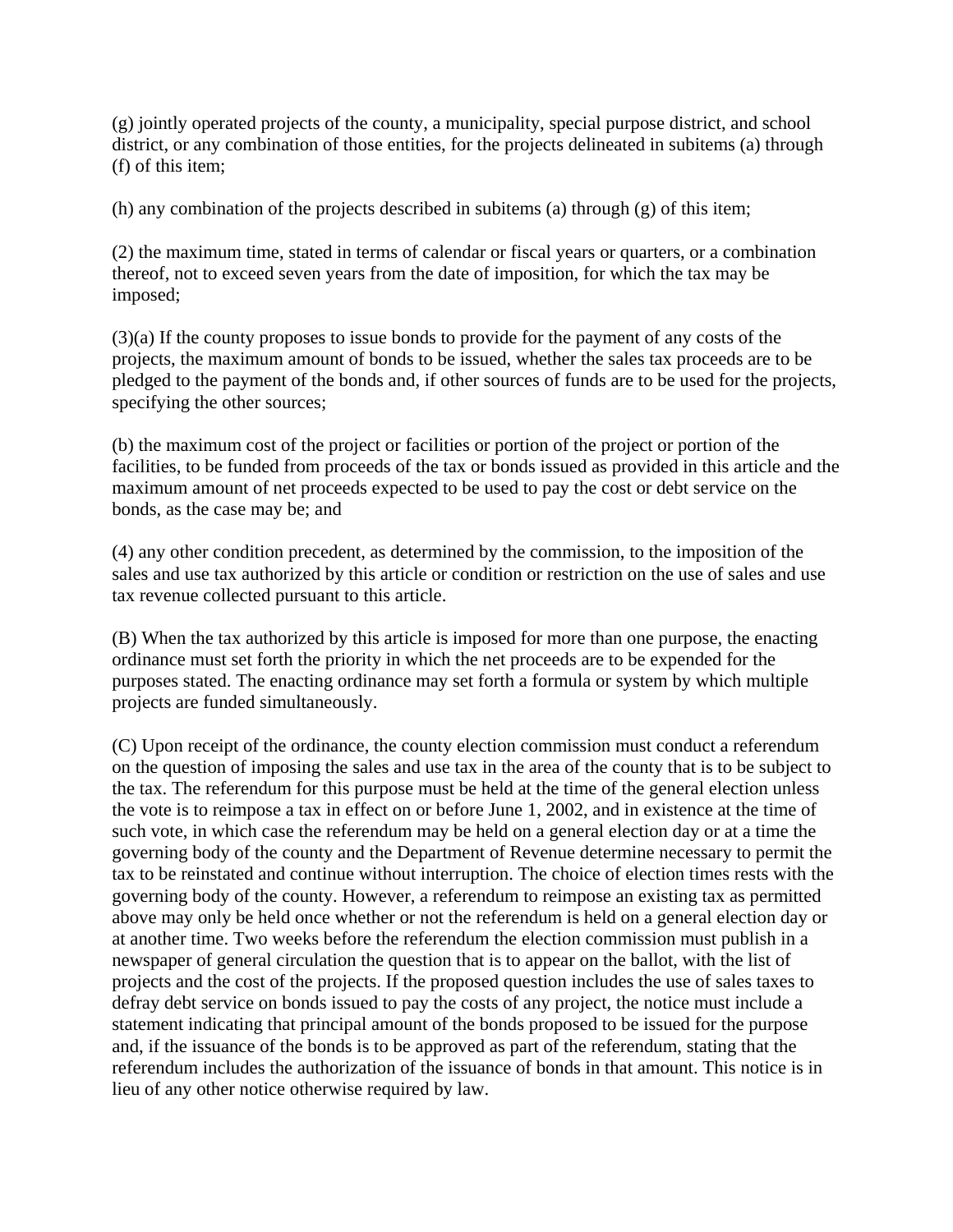(D) The referendum question to be on the ballot must read substantially as follows:

"Must a special one percent sales and use tax be imposed in (county) for not more than (time) to raise the amounts specified for the following purposes?

(1) \$\_\_\_\_\_\_\_\_ for \_\_\_\_\_\_\_\_\_\_

(2) \$\_\_\_\_\_\_\_\_ for \_\_\_\_\_\_\_\_\_\_

(3) etc.

Yes  $\lceil \cdot \rceil$ 

No [ ]"

If the referendum includes the issuance of bonds, the question must be revised to include the principal amount of bonds proposed to be authorized by the referendum and the sources of payment of the bonds if the sales tax approved in the referendum is inadequate for the payment of the bonds.

(E) All qualified electors desiring to vote in favor of imposing the tax for the stated purposes shall vote "yes" and all qualified electors opposed to levying the tax shall vote "no". If a majority of the votes cast are in favor of imposing the tax, then the tax is imposed as provided in this article and the enacting ordinance. A subsequent referendum on this question must be held on the date prescribed in subsection (C). The election commission shall conduct the referendum under the election laws of this State, mutatis mutandis, and shall certify the result no later than November thirtieth to the county governing body and to the Department of Revenue. Expenses of the referendum must be paid by the governmental entities that would receive the proceeds of the tax in the same proportion that those entities would receive the net proceeds of the tax.

(F) Upon receipt of the returns of the referendum, the county governing body must, by resolution, declare the results thereof. In such event, the results of the referendum, as declared by resolution of the county governing body, are not open to question except by a suit or proceeding instituted within thirty days from the date such resolution is adopted.

**SECTION 4-10-340**. Tax imposition and termination. [SC ST SEC 4-10-340]

(A) If the sales and use tax is approved in the referendum, the tax is imposed on the first of May following the date of the referendum. If the reimposition of an existing sales and use tax imposed pursuant to this article is approved in the referendum, the new tax is imposed immediately following the termination of the earlier imposed tax. If the certification is not timely made to the Department of Revenue, the imposition is postponed for twelve months.

(B) The tax terminates on the earlier of: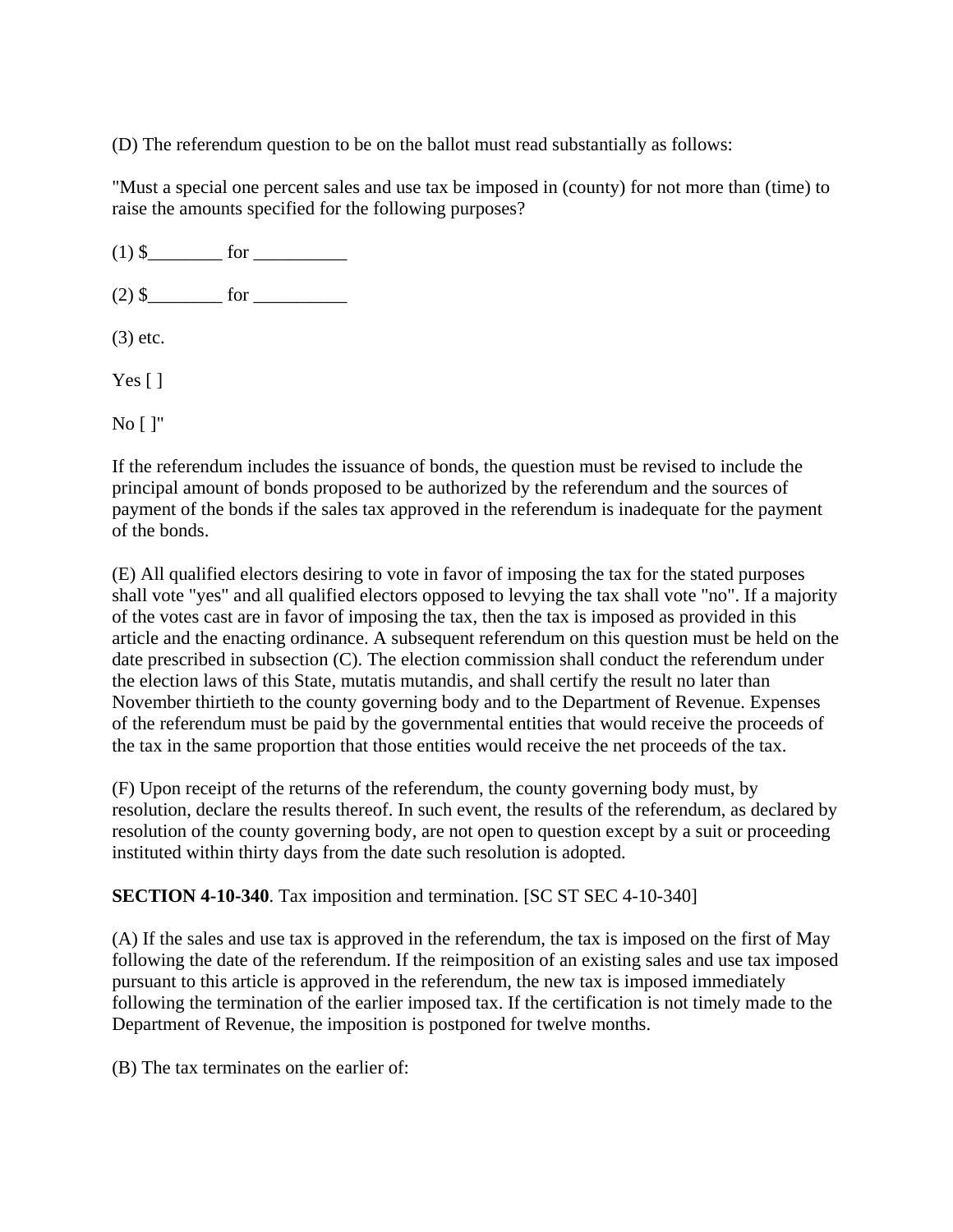(1) the final day of the maximum time period specified for the imposition; or

(2) the end of the calendar quarter during which the Department of Revenue receives a certificate under Section 4-10-360 indicating that no more bonds approved in the referendum remain outstanding that are payable from the sales tax and that all the amount of the costs of the projects approved in the referendum will have been paid upon application of the net proceeds during this quarter.

(C) Amounts collected in excess of the required net proceeds must first be applied, if necessary, to complete a project for which the tax was imposed; otherwise, the excess funds must be credited to the general fund of the governmental entities receiving the proceeds of the tax, in the proportion which they received the net proceeds of the tax while it was imposed.

**SECTION 4-10-350**. Department of Revenue to administer and collect local tax. [SC ST SEC 4- 10-350]

(A) The tax levied pursuant to this article must be administered and collected by the Department of Revenue in the same manner that other sales and use taxes are collected. The department may prescribe amounts that may be added to the sales price because of the tax.

(B) The tax authorized by this article is in addition to all other local sales and use taxes and applies to the gross proceeds of sales in the applicable area that is subject to the tax imposed by Chapter 36 of Title 12 and the enforcement provisions of Chapter 54 of Title 12. The gross proceeds of the sale of items subject to a maximum tax in Chapter 36 of Title 12 are exempt from the tax imposed by this article. The tax imposed by this article also applies to tangible personal property subject to the use tax in Article 13, Chapter 36 of Title 12.

(C) A taxpayer required to remit taxes under Article 13, Chapter 36 of Title 12 must identify the county in which the personal property purchased at retail is stored, used, or consumed in this State.

(D) A utility is required to report sales in the county in which the consumption of the tangible personal property occurs.

(E) A taxpayer subject to the tax imposed by Section 12-36-920, who owns or manages rental units in more than one county, must report separately in his sales tax return the total gross proceeds from business done in each county.

(F) The gross proceeds of sales of tangible personal property delivered after the imposition date of the tax levied under this article in a county, either under the terms of a construction contract executed before the imposition date, or a written bid submitted before the imposition date, culminating in a construction contract entered into before or after the imposition date, are exempt from the sales and use tax provided in this article if a verified copy of the contract is filed with the Department of Revenue within six months after the imposition date of the sales and use tax provided for in this article.